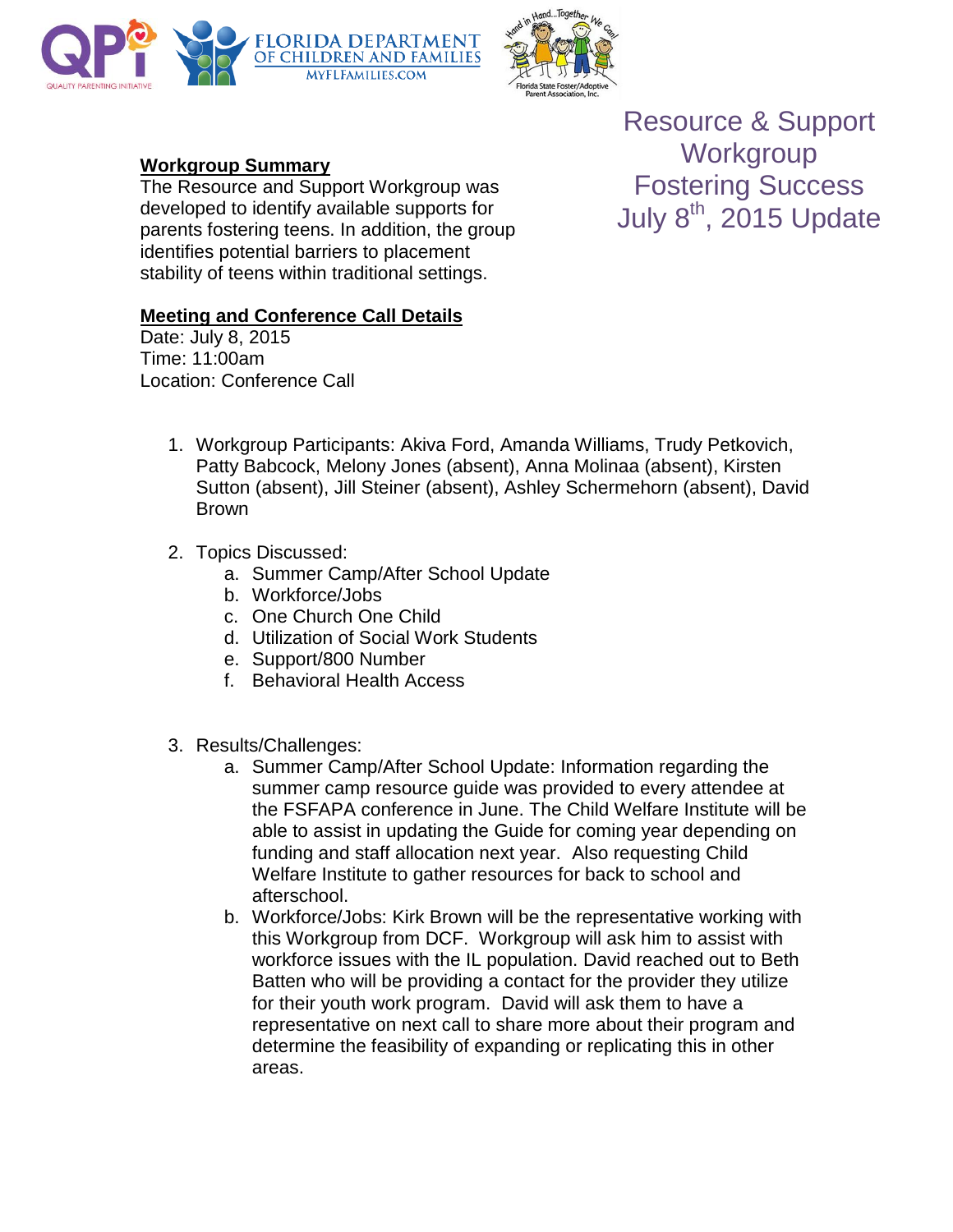



c. One Church One Child: Akiva has looked into the 100 Black Men initiative and has been in touch with Reverend Al from the Tallahassee chapter. Discussed reaching out to each chapter to see how to link them to each CBC and assist our demographic. They currently have a program like Outward Bound on various college campuses.

Resource & Support **Workgroup** Fostering Success July  $8<sup>th</sup>$ , 2015 Update

- d. Utilization of Social Work Students: Patty has connected Akiva with Dr. Bonnie Yegidis from the Florida Association for Deans and Directors. Dr. Yegidis has provided Akiva with Dr. Jackie Withers at UCF to discuss this partnership. Akiva stated her agency will have a social work student in the fall to assist with best practice for recruitment.
- e. Support/800 Number: Discussed possibility of an 800 number for families who take teens during last call. Various opinions on Workforce as to role of 800 number. FSFAPA already has a line available to families statewide and it may be possible to utilize the existing line. Workgroup agreed a subcommittee should be formed to develop the expectations and role for the 800 number. Amanda stated during the FSAPA conference, she developed a list of foster families who work take in teens and would like to send out a Survey Monkey about any advice they have for incoming foster families taking teens or information they wish they would have been provided. Suggestion was made to contact all Workgroup Chairs and let them know a survey will be created and sent out and for them to inquire within their workgroups for any questions to include. David suggested asking about interest in participating in a focus group that could possibly held at FSFAPA mini conference. Patty suggested Ashley S. could help develop questions as she has just completed a literature review regarding foster home recruitment.
- f. Behavioral Health Access: Recommendation was made to include this on survey to obtain more information.
- 4. Next Steps (please identify who is responsible for each task):
	- a. David follow up with Beth Batten to obtain contact information for their youth work program provider and invite them to next call.
	- b. Akiva will follow up with Reverend Al and invite him or a representative to next call.
	- c. Akiva will also follow up with Dr. Withers to discuss utilization of social work students.
	- d. Patty will provide Ashley S.'s contact information to Amanda for them to connect regarding survey questions.